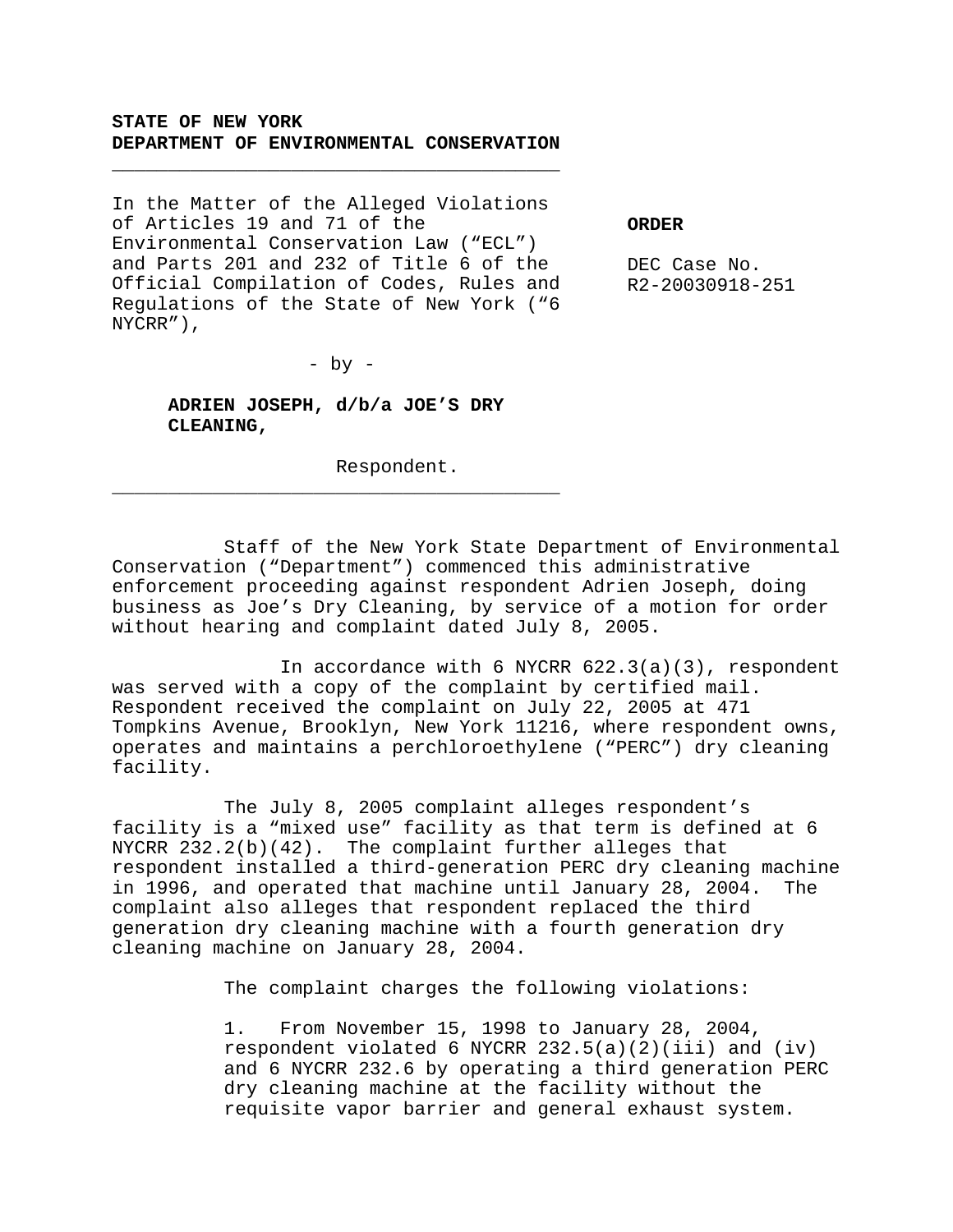2. Respondent violated 6 NYCRR 232.6 by failing to convert the third generation machine installed before May 15, 1997 to a fourth generation machine by June 26, 2003.

3. Respondent violated 6 NYCRR 232.15(b)(3) by failing to submit a timely registration application.

4. Respondent violated 6 NYCRR 232.14 by operating a dry cleaning facility without submitting any documents verifying that respondent is a certified owner/manager and a certified operator, or indicating that respondent hired a certified manager and operator to operate the facility.

5. Respondent violated 6 NYCRR 232.12(g) and 40 CFR 63 Subpart M by failing to submit to the Department federal National Emission Standards for Hazardous Air Pollutants ("NESHAP") reports for both the third and fourth generation machines that he owns, operates or maintains at the facility.

6. Respondent failed to comply with the Department's record keeping requirements at 6 NYCRR part 232.

7. Respondent violated 6 NYCRR 232.18 by failing to post the required notice prepared and supplied by the Department.

8. Respondent violated 6 NYCRR 232.16 by failing to have third party compliance inspections of the facility conducted for the calendar years 2000, 2001, 2002, 2003, and 2004.

9. On May 4, 2005, respondent violated 6 NYCRR 232.6(a)(1) by leaving vapor barrier doors open other than when a person is entering or exiting the room enclosure.

Pursuant to 6 NYCRR 622.4(a), respondent's time to serve an answer to the complaint has expired, and has not been extended by Department staff.

Department staff filed a motion for default judgment, dated August 17, 2005, with the Department's Office of Hearings and Mediation Services. The matter was assigned to Administrative Law Judge ("ALJ") Daniel P. O'Connell, who prepared the attached default summary report. I adopt the ALJ's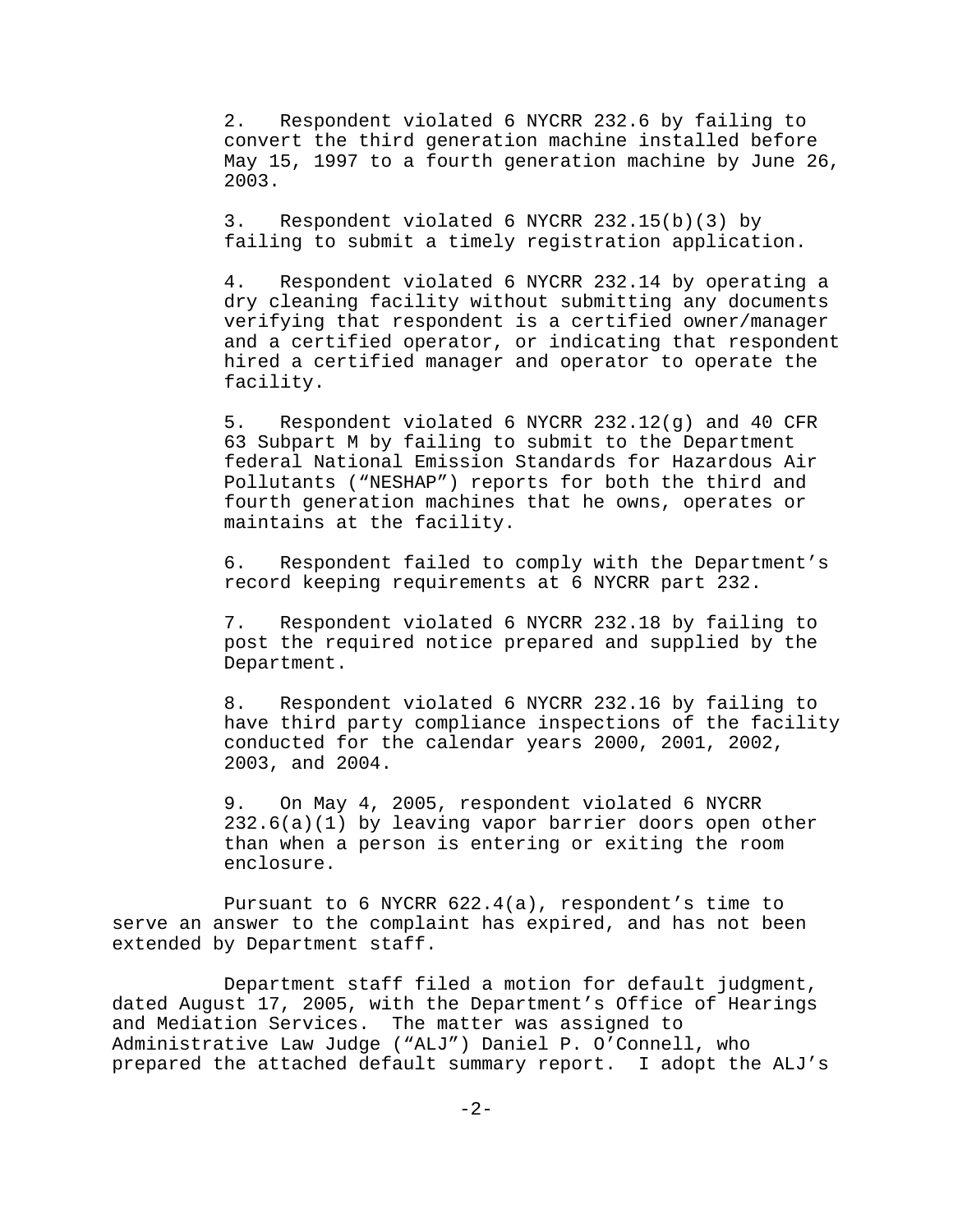report as my decision in this matter, subject to my comments herein.

Based upon the record, I conclude that the proposed civil penalty and the measures recommended to address the violations are appropriate.

**NOW, THEREFORE,** having considered this matter and being duly advised, it is ORDERED that:

I. Pursuant to 6 NYCRR 622.15, Department staff's motion for a default judgment is granted.

II. Respondent Adrien Joseph is adjudged to be in default and to have waived the right to a hearing in this enforcement proceeding. Accordingly, the allegations against respondent, as contained in the complaint, are deemed to have been admitted by respondent.

III. Respondent is adjudged to have committed the violations alleged in the complaint.

IV. Respondent Adrien Joseph is hereby assessed a civil penalty in the amount of one hundred nine thousand and seventy three dollars (\$109,073), of which fifty-four thousand five hundred and thirty dollars (\$54,530) shall be due and payable within thirty (30) days after service of this order upon respondent. Payment shall be made in the form of a cashier's check, certified check or money order payable to the order of the "New York State Department of Environmental Conservation" and mailed to the Department at the following address: Region 2 Office, Legal Affairs, 47-40 21st Street, Long Island City, New York, 11101, ATTN: Louis P. Oliva, Esq., Regional Attorney. The remaining portion of fifty-four thousand five hundred forty-three dollars (\$54,543) shall be suspended contingent upon respondent correcting all its violations to the satisfaction of Department staff within thirty (30) days after service of this order upon respondent. If the respondent fails to so correct the violations, the suspended portion of the penalty shall become immediately due and payable by respondent.

V. If respondent is currently operating the facility as a drop shop, Department staff is hereby authorized to seal the fourth generation dry cleaning machine at the facility.

VI. All communications from respondent to the Department concerning this order, other than the payment of the penalty, shall be made to John F. Byrne, Assistant Regional Attorney,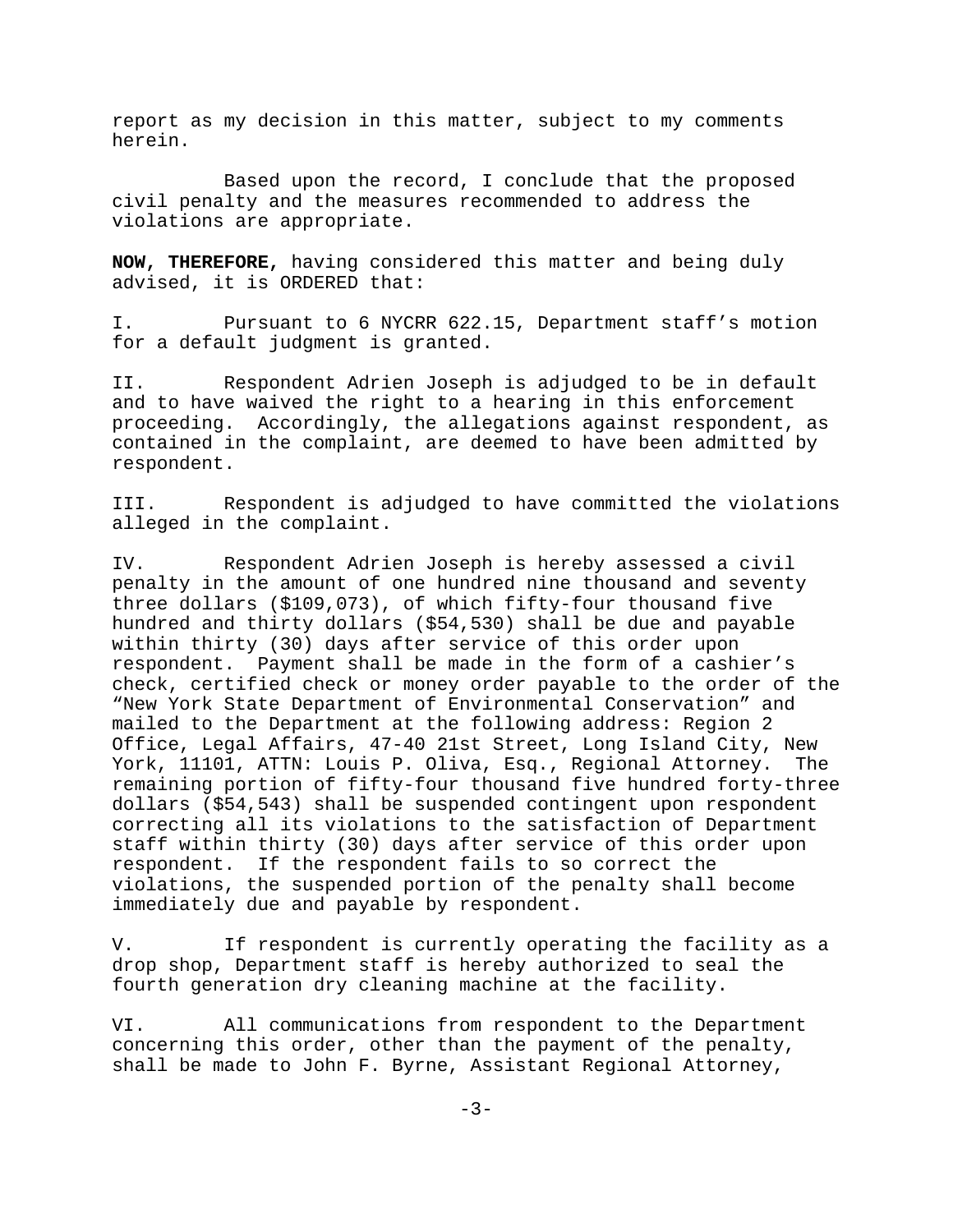Region 2, Legal Affairs, 47-40 21st Street, Long Island City, New York, 11101.

VII. The provisions, terms and conditions of this order shall bind respondent Adrien Joseph and his agents, successors and assigns, in any and all capacities.

> For the New York State Department of Environmental Conservation

By:

Denise M. Sheehan Commissioner

/s/

Dated: April 13, 2006 Albany, New York

TO: Adrien Joseph (by Certified Mail) d/b/a Joe's Dry Cleaning 471 Tompkins Avenue Brooklyn, New York 11216

> John F. Byrne, Esq. (by Regular Mail) Assistant Regional Attorney New York State Department of Environmental Conservation Region 2, Legal Affairs 47-40 21st Street Long Island City, New York 11101-5407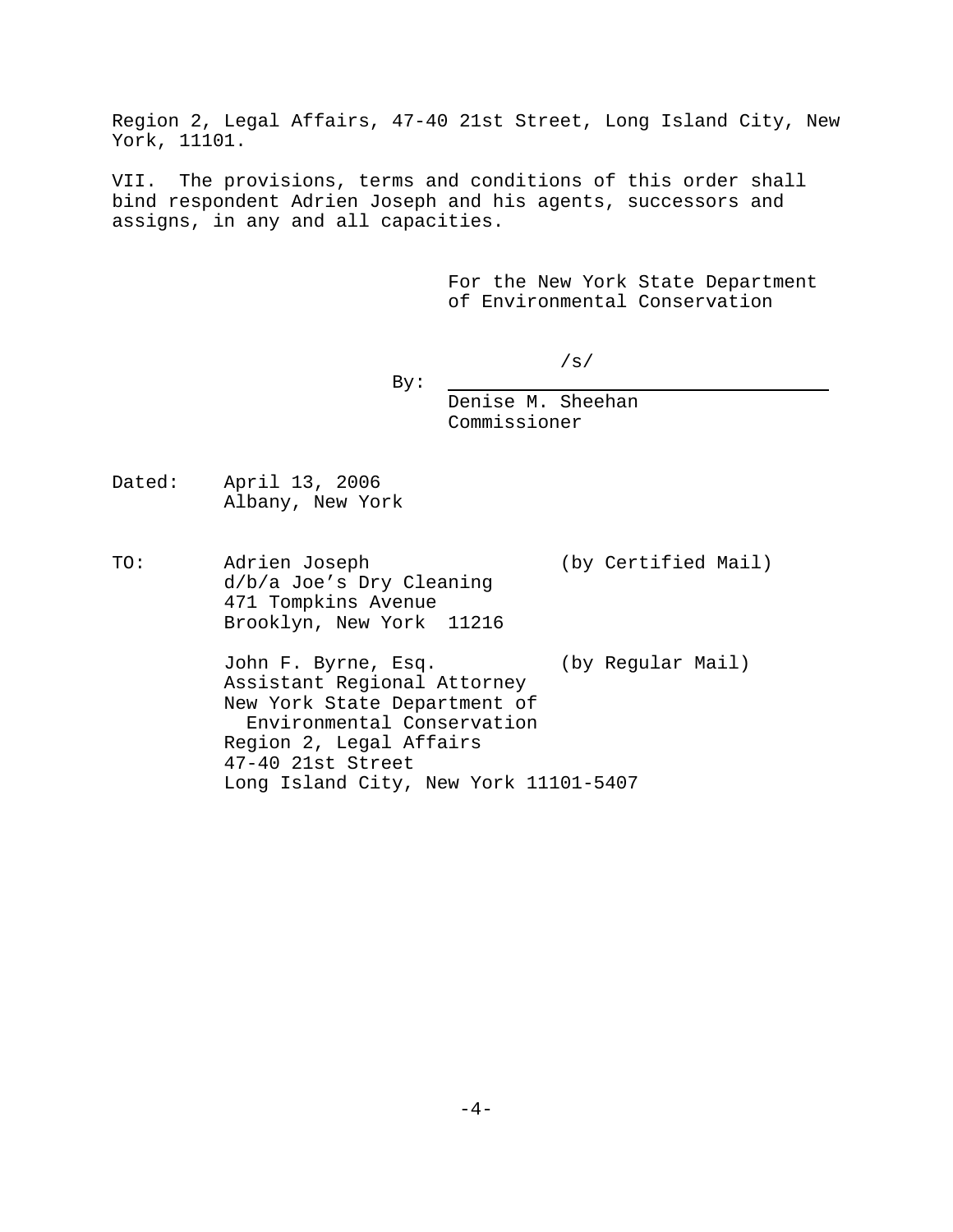STATE OF NEW YORK: DEPARTMENT OF ENVIRONMENTAL CONSERVATION

In the Matter

 $-$  of  $-$ 

Alleged Violations of Article 19 of the Environmental Conservation Law (ECL) and Parts 201 and 232 of Title 6 of the Official Compilation of Codes, Rules and Regulations of the State of New York (6 NYCRR)

- by -

Adrien Joseph doing business as Joe's Dry Cleaning, Respondent.

DEC File No. R2-20030918-251

Default Summary Report

by

/s/

\_\_\_\_\_\_\_\_\_\_\_\_\_\_\_\_\_\_\_\_\_\_\_\_\_\_ Daniel P. O'Connell Administrative Law Judge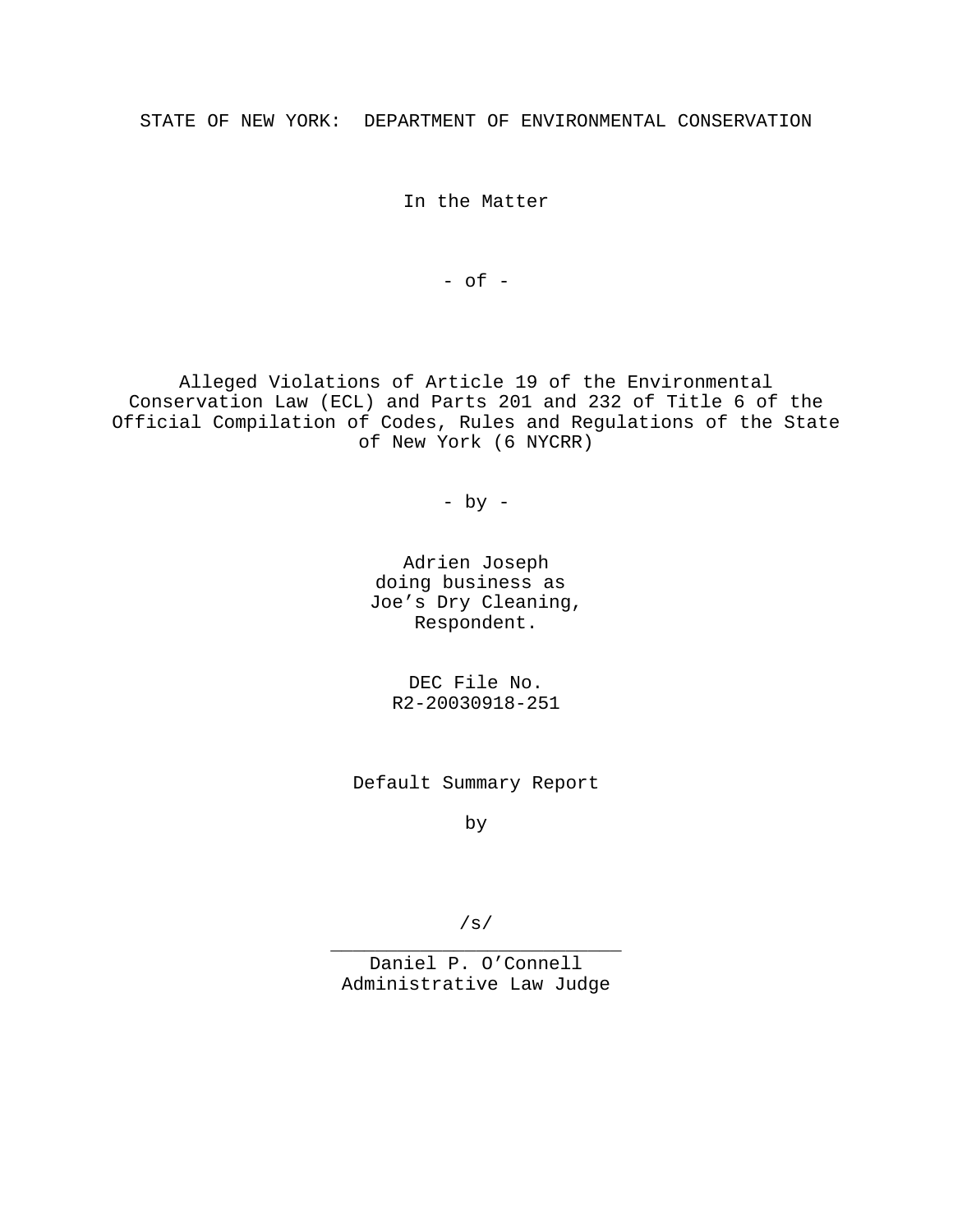#### **Proceedings**

On July 11, 2005, Staff of the Department of Environmental Conservation (Department staff) initiated this enforcement action against Adrien Joseph (Respondent) with service of a notice of motion for order without hearing and a complaint, both dated July 8, 2005, by certified mail, return receipt requested. In the July 8, 2005 complaint, Department staff contended that respondent owns and operates a domestic dry cleaning business called Joe's Dry Cleaning located at 471 Tompkins Avenue, Brooklyn, New York 11216. The July 8, 2005 complaint asserted nine causes of action, and alleged that respondent violated various provisions of Environmental Conservation Law (ECL) article 19, and Title 6 of the Official Compilation of Codes, Rules and Regulations of the State of New York (6 NYCRR) parts 201 and 232 from November 1999 to the present.

With the July 8, 2005 notice of motion and complaint, Department staff included a civil penalty calculation, and requested a total civil penalty of \$109,073. Department staff also requested an order from the Commissioner that would authorize Staff to seal respondent's fourth generation dry cleaning machine. In support of the motion for order without hearing, Department staff included: (1) an affidavit by Alexander Becker dated July 7, 2005; (2) notices of violation dated August 19, 2003 and May 6, 2005; and (3) an amended business certificate. Also, Department staff provided a copy of the signed domestic return receipt, which shows that respondent received the Department's July 8, 2005 notice of motion and complaint on July 22, 2005.

The July 8, 2005 notice of motion for order without hearing advised respondent that, pursuant to 6 NYCRR 622.12(b), he must file a response to Department staff's motion with the Chief Administrative Law Judge (ALJ) within 20 days from its receipt. The notice further advised respondent that his failure to answer Department staff's motion in a timely manner would constitute a default and waiver of his right to a hearing. Since service of Department staff's July 8, 2005 notice of motion and complaint upon respondent, the Office of Hearings and Mediation Services has not received any response from Mr. Joseph.

With a cover letter dated August 17, 2005, Department staff moved for a default judgment. With the August 17, 2005 default motion, Department staff included: (1) an affirmation by John F. Byrne, Esq., Assistant Regional Attorney from DEC Region 2, dated August 17, 2005; (2) a proposed order; and (3) copies of the papers that Department staff filed with respect to the July 8, 2005 motion for order without hearing. In addition, Department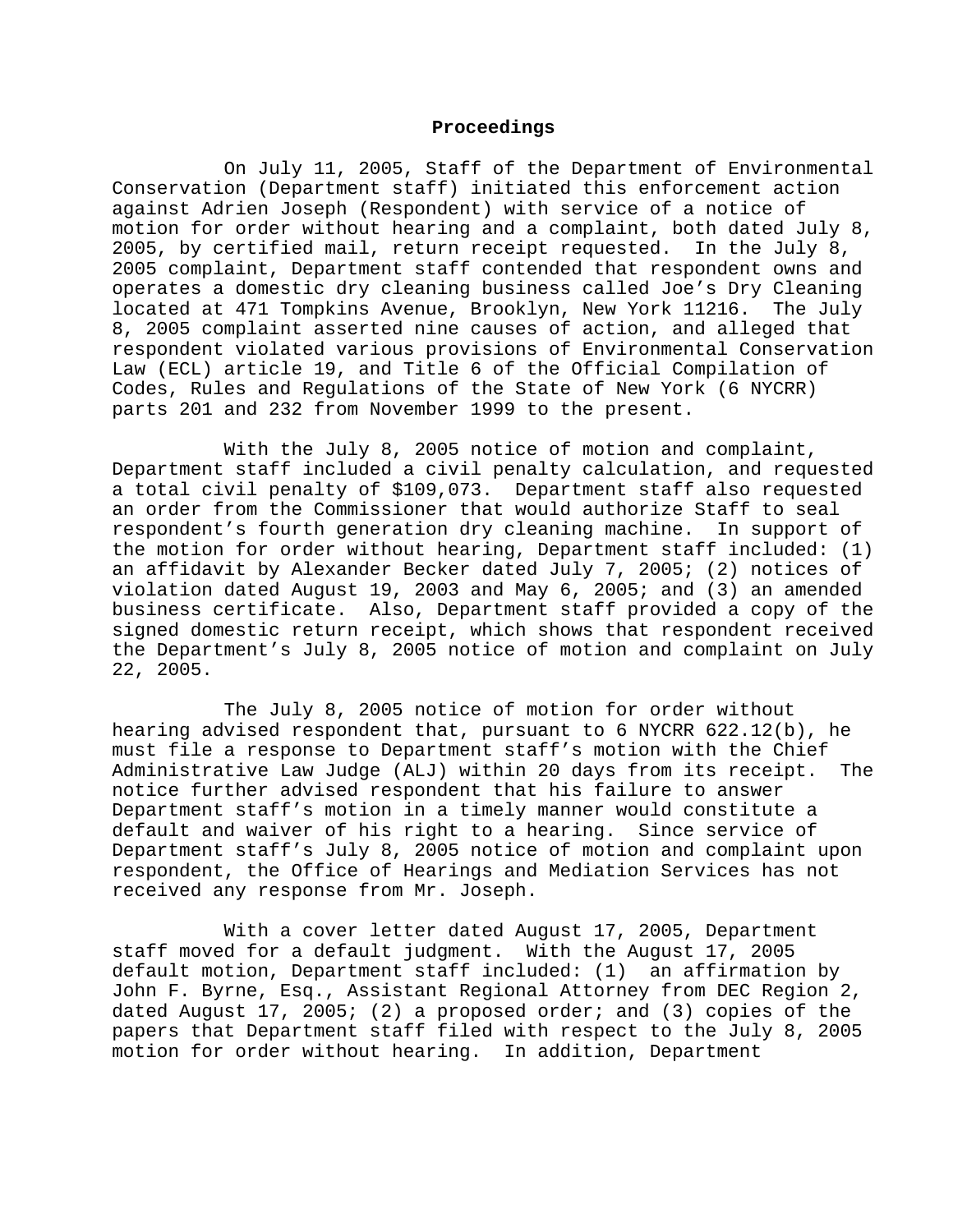staff subsequently provided an affidavit of service of the motion for order without hearing and the complaint upon Respondent sworn to March 31, 2006. In the August 17, 2005 default motion, Department staff requests the same relief requested in the July 8, 2005 motion for order without hearing and complaint.

### **Findings of Fact**

- 1. On July 11, 2005, Department staff served a notice of motion for order without hearing and complaint, both dated July 8, 2005, upon Adrien Joseph doing business as Joe's Dry Cleaning at 471 Tompkins Avenue, Brooklyn, New York 11216 by certified mail, return receipt requested. Adrien Joseph received the July 8, 2005 notice of motion and complaint on July 22, 2004.
- 2. The July 8, 2005 notice of motion for order without hearing advised respondent that within 20 days following receipt of the complaint, he was obliged to send a response to the Chief Administrative Law Judge at the Office of Hearings and Mediation Services, 625 Broadway, 1<sup>st</sup> Floor, Albany, New York 12233-1550. The notice also advised respondent that his failure to answer in a timely manner would result in a default and a waiver of his right to a hearing.
- 3. Respondent's time for serving a response to Staff's July 8, 2005 motion for order without hearing and complaint expired on August 11, 2005. Respondent has not filed any response in this matter.

## **Discussion**

The regulations at 6 NYCRR 622.12(a) authorize Department staff to commence an enforcement action with service of a motion for order without hearing and a complaint, which must include supporting affidavits reciting all the material facts and other available documentary evidence. The motion must further include a statement that a response must be filed with the Chief ALJ within 20 days of receipt of the motion by the respondent, and that failure to answer constitutes a default (*see* 6 NYCRR 622.12[b]).

Pursuant to 6 NYCRR 622.15(a), a respondent's failure to file a timely answer constitutes a default and a waiver of the respondent's right to a hearing. In such an event, DEC Staff may move for a default judgment. To obtain a default, Department staff must provide the following:

 $-2-$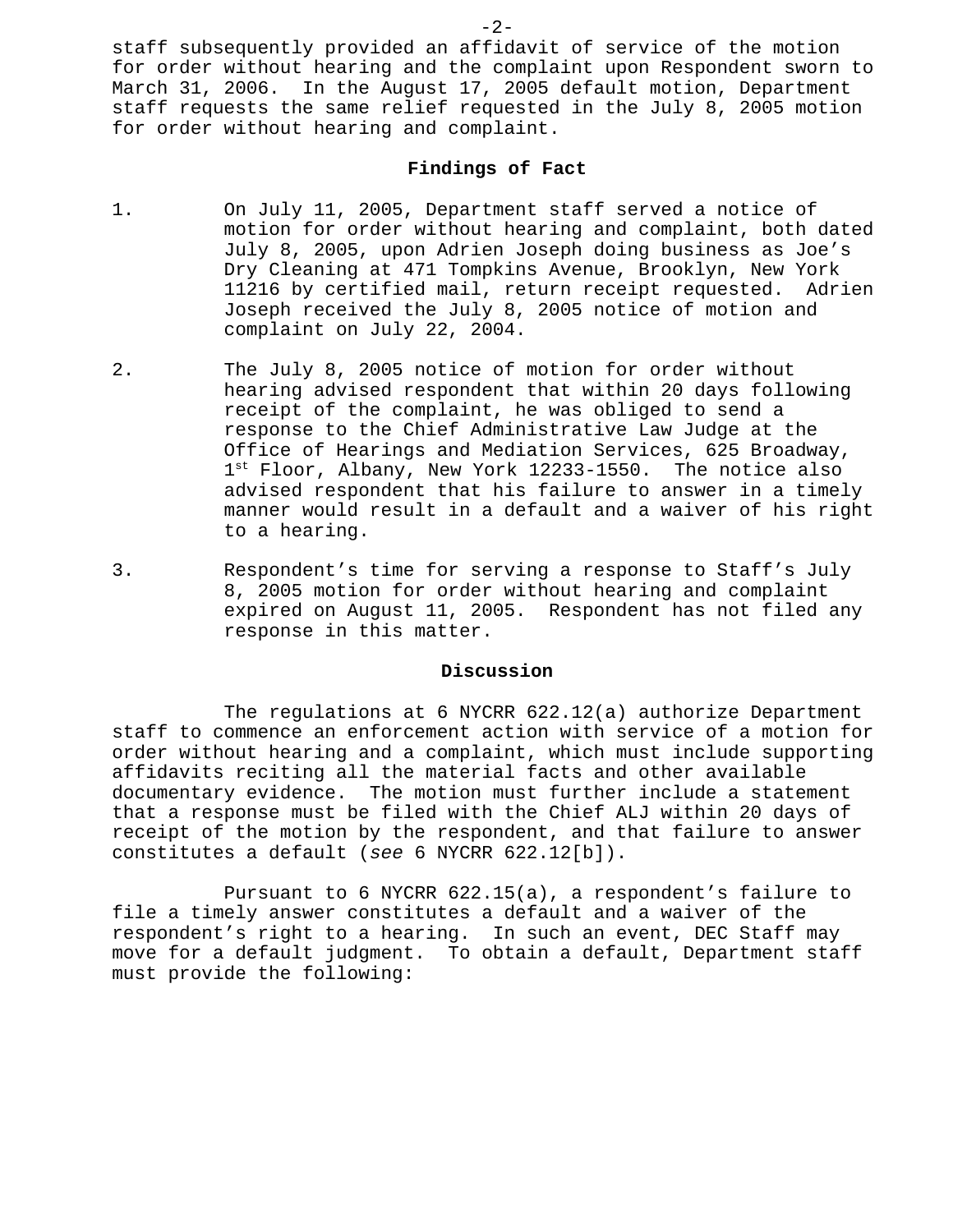- (1) proof of service upon respondent of the notice of hearing and complaint or such other document which commenced the proceeding;
- (2) proof of respondent's failure to file a timely answer; and
- (3) a proposed order. [*See* 6 NYCRR 622.15(b).]

Mr. Byrne's affirmation, the affidavit of service, and the copy of the signed domestic return receipt demonstrate that Department staff served the July 8, 2005 notice of motion for order without hearing and complaint upon respondent in a manner consistent with the requirements outlined at 6 NYCRR 622.3(a)(3) concerning the commencement of an enforcement proceeding. Staff's proof also shows that respondent received the July 8, 2005 notice of motion for order without hearing and complaint on July 22, 2005. The July 8, 2005 notice of motion and complaint included a statement about respondent's obligation to respond within 20 days after receiving the motion, and that his failure to file a timely response would constitute a default and waiver of respondent's right to a hearing.

Mr. Joseph's response to Department staff's July 8, 2005 notice of motion for order without hearing and complaint was due by August 11, 2005. Since service of the July 8, 2005 notice of motion and complaint, the Office of Hearings and Mediation has not received any response from respondent. Therefore, respondent has defaulted and waived his right to a hearing. Accordingly, Department staff is entitled to a default judgment as provided by 6 NYCRR 622.15.

Department staff's August 17, 2005 motion for default judgment includes a detailed civil penalty calculation. As noted above, Department staff included this analysis with its original motion for order without hearing and complaint. The July 8, 2005 complaint asserted nine causes of action and alleged that violations at respondent's dry cleaning establishment have occurred from November 1999 to the present. Given the lengthy duration and continuous nature of the violations, Department staff calculated a maximum civil penalty of \$142,414,000. I find that Staff has provided a reasoned explanation for the total civil penalty it seeks in the default motion, which is \$109,073. Of the \$109,073 total civil penalty, Staff requests that the Commissioner direct respondent to pay \$54,530 now, and suspend the remaining \$54,543 pending respondent's full compliance with all applicable regulations.